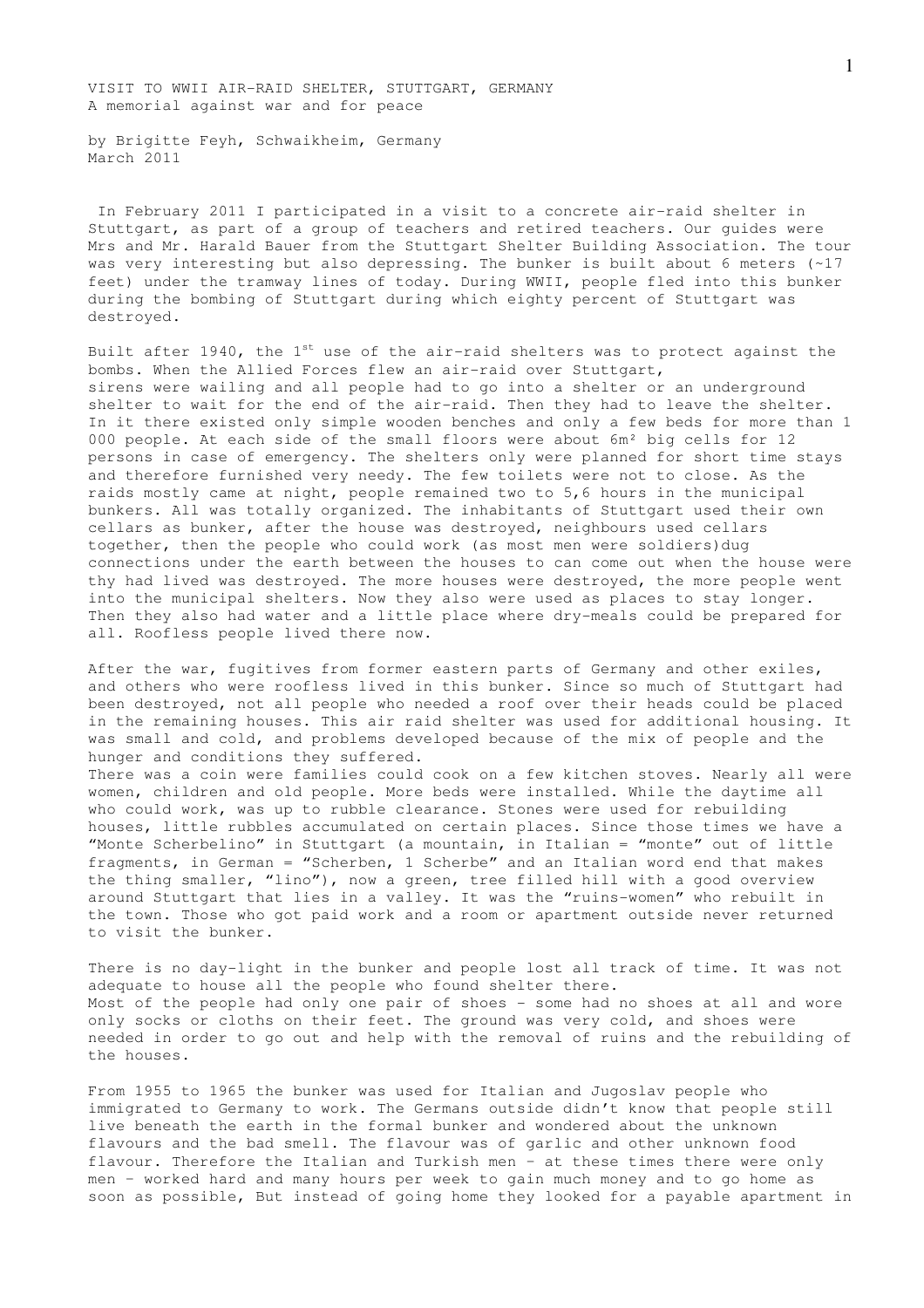the growing towns and fetched their families as the conditions in their countries even were worse.

Up to 1965, the shelters were no longer needed. But then the Cold War began (the USA with their allied against Russia). Beginning about 1970, the bunker of Stuttgart was re-built into a nuclear radiation fallout shelter. A little kitchen was installed and a construction of air ventilation. The air was led through a filtrations plant. The visited bunker was planned to accommodate 1170 people for 14 days. And all description means this one. The few toilets and wash-basins were not to close. There were only simple curtains. There was a generator powered by diesel, large bags of water were stored sufficient for a 14-day supply, as well as a 14-day supply of food for the 1170 planned capacity. There were 390 beds (1/3 of 1170) and 390 sets of bedding. In one cell were 9 beds. There also were small rooms, or longer floors with fixed chairs.

## The schedule:

In case of emergency the people who knew about the shelter flew to it. They were counted in entering while going downstairs. A button was pressed down by the care taker for each person. Half way down they pass a sluice door. The nearer to 1170 persons, the closer shuts the sluice. When the number is reached a bell sounds, the door closes.

Maybe a child is in and the parents still are outside, no chance to change or get out again. Downstairs, a contamination meter, a Geiger, proves the radiological ray-contamination. In case of, a vacuum cleaner – gas sluice - cleans the person via pressure-equalization from the particles. Still contaminated, the person has to undress. Naked still contaminated, persons have to go to the shower – several persons together.

Cold water shower washes up the particles (with warm water, the particles would penetrate the skin). Still contaminated, nails and hairs are cut.

Still contaminated – help is not possible. After the shower, the people get underwear and each one blue Jogging dress. When all contaminated people have left the shower, the room will be closed as he also is contaminated now. Shower no longer is possible. Through the air filtration the quantity of air is sank to 20% of the normal needed sum. This is just enough to survive with less motion. So a man will be exhausted and want to be let alone.

There would be only 4 care takers for all the people. All simply hope, under the inhabitants also would be medical personals, cooks, technicians, nurseries and other needed professions.

A heating was not installed. Architects purposed, heating of the body temperature of 90% of the occupants would be enough to heat the bunker. 10% of the inhabitants surely would die within those two weeks. The people eat and sleep in shifts, and lose all track of time without having natural light. They are divided into three shifts. Each of the three groups is fed only one meal per day - soup containing a few vegetables such as beans, leaks, onions, cabbage - and a bit of bread. The kitchen is very small and there is only one big pot to make the soup. People are served until the pot is empty, then water is refilled and more vegetables are added, and when the next batch of soup will be cooked, the next group could have their meal.

It seems naive to think that the danger would be past after only 14 days and the people could then go back to their homes and use the food and water there.

There also exist multiple purpose shelters, used as parking storey or train station. All planned and re-built shelters of Stuttgart would have accommodated together only 10% of the population. This underground air-raid-shelter and a few other sorts of shelters can be visited by public every last Sunday of a month. Nearly all trail-blazer ducts, the women, old men and youngster beneath 14 years had built short before and during the air-raids are closed. To the re-built, the people had taken the wooden joists and girders out of these shelters. So it is danger of life to go in.

I only hope that one day the threat of war will be in the past.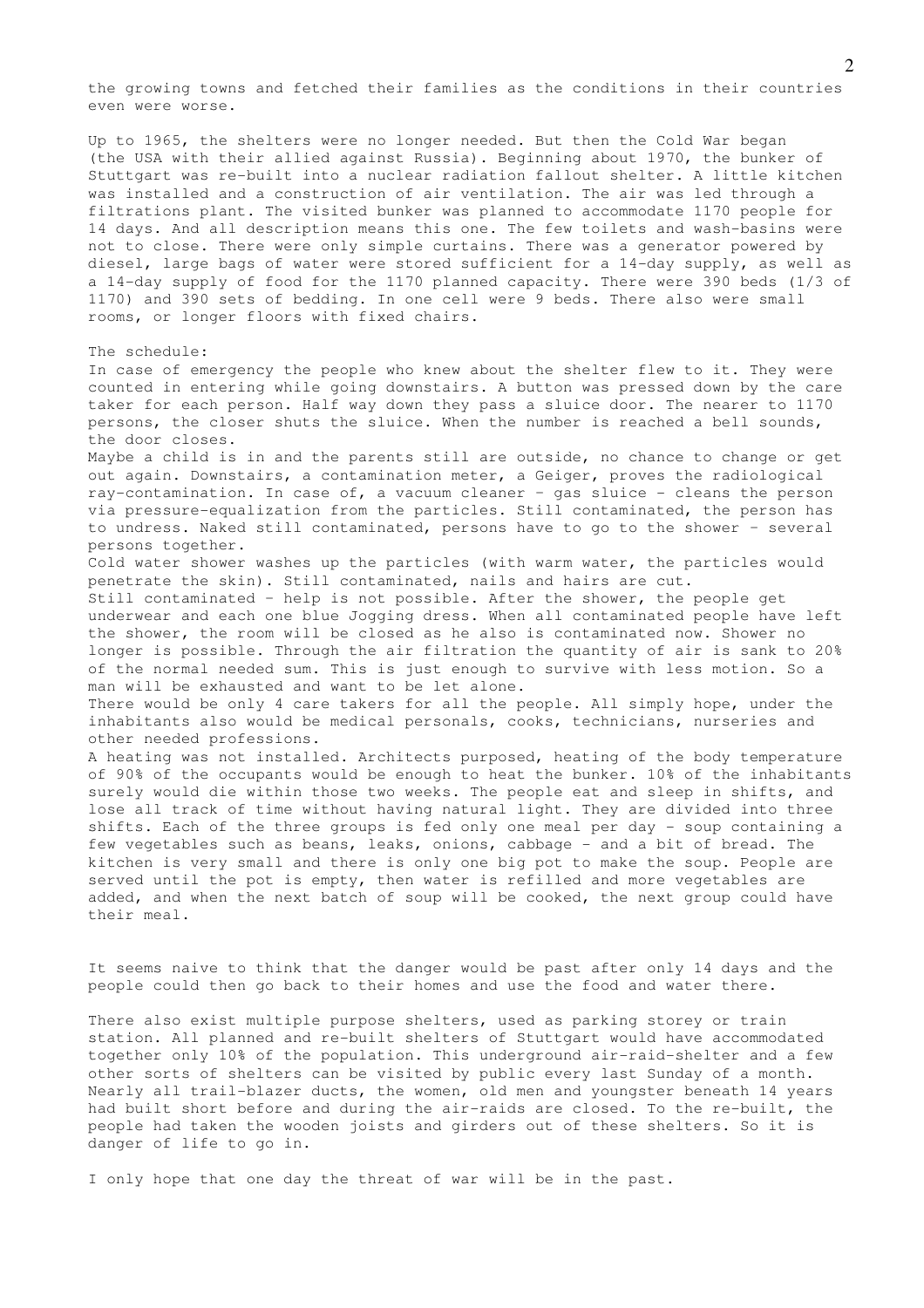Photos: 1.The entrance of the visited underground air-raid-shelter, the little white "tower" is a one-man-shelter from Reutlingen, a town not too far from Stuttgart.



2. Downstairs to the sluice 3.The sluice

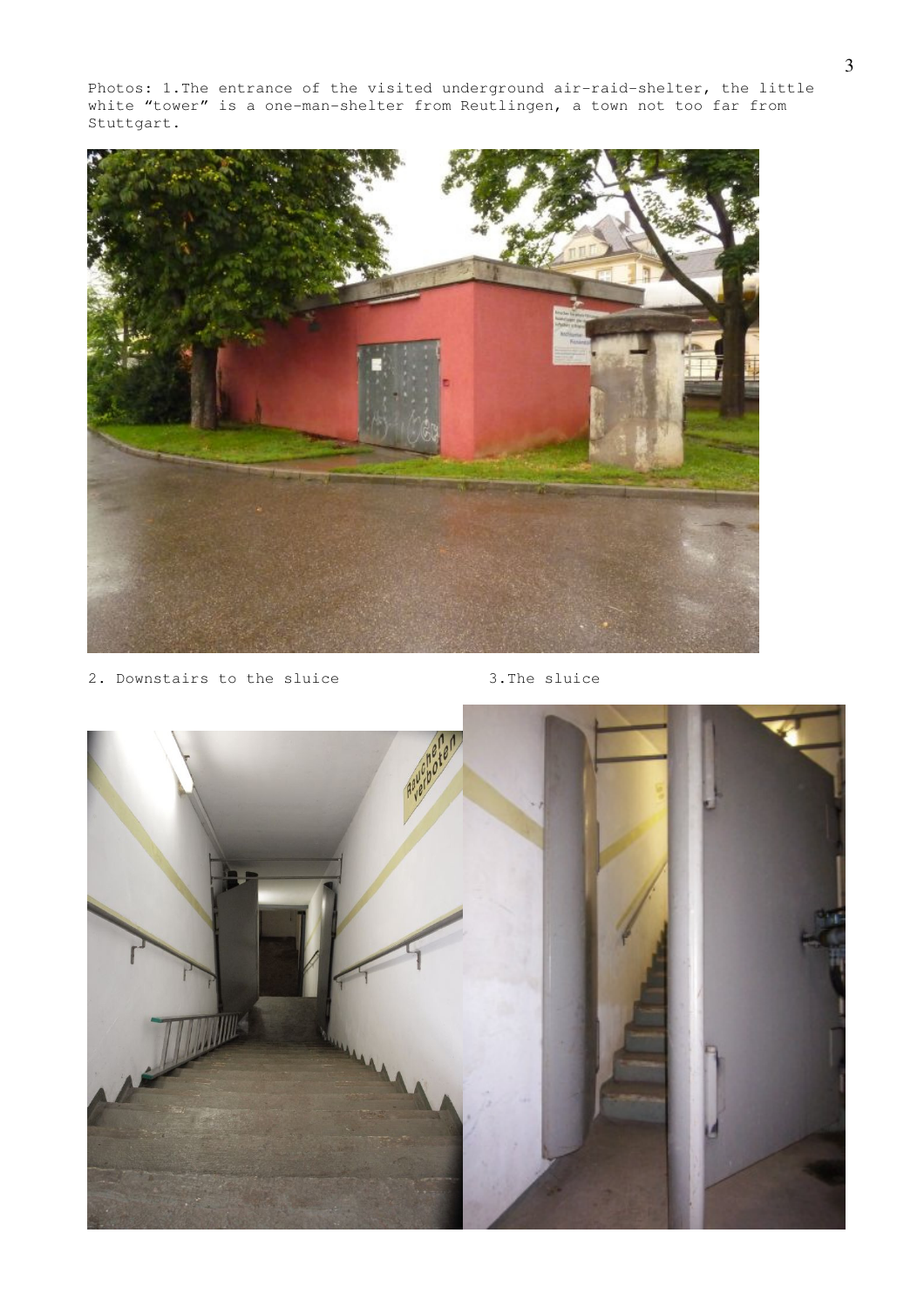4. Care taker with nuclear mask and a man in the shower



5. A 9 bed-cabin in case of a nuclear raid

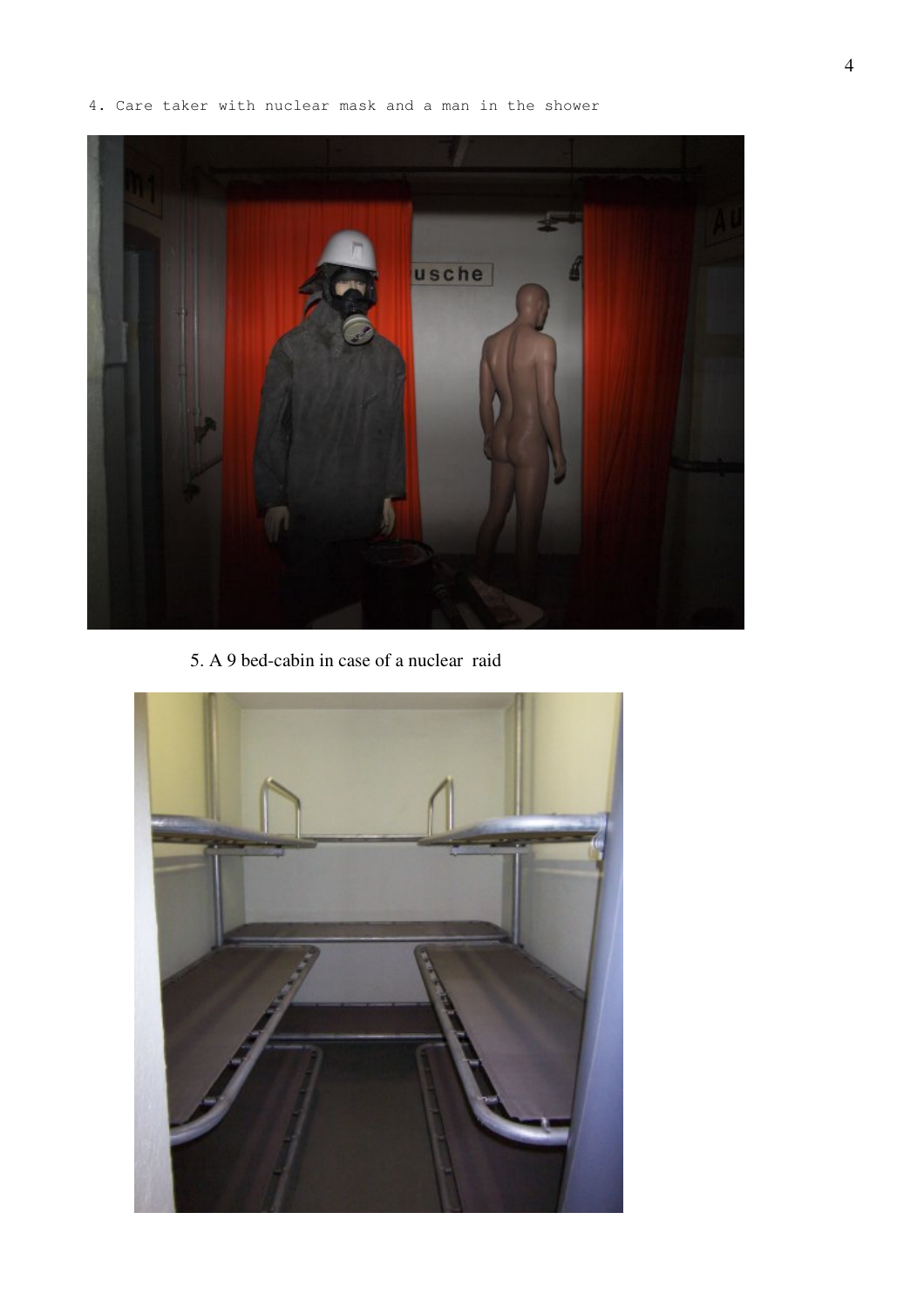6. Dolls with the jogging that all get after shower



7. The flue, the room for one family up to 5 persons, as tall as the bedroom(No5,6)